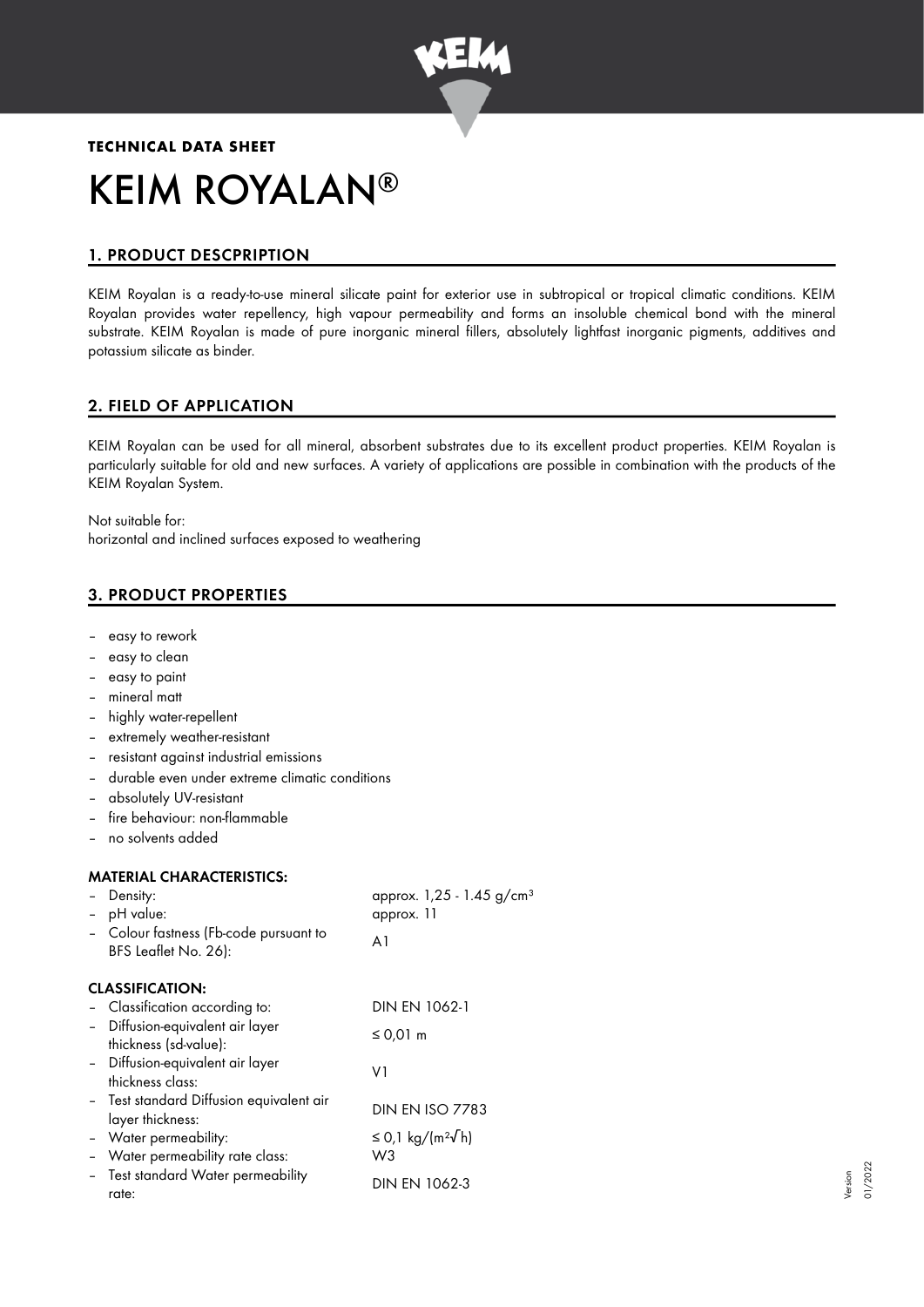#### **TECHNICAL DATA SHEET – KEIM ROYALAN®**

| - Gloss level at 85 $^{\circ}$ : |  | matt |  |  |
|----------------------------------|--|------|--|--|
|                                  |  |      |  |  |

– Test standard Gloss level: ISO 2813

#### COLOUR SHADES:

White and colour shades only with purely mineral, light-resistant pigments. On-site tinting exclusively with system related monochrome shades/full-tone colours When selecting the colour shade for ETICS, observe LRV ≥ 30.

## 4. APPLICATION INSTRUCTIONS

#### SUBSTRATE PREPARATION:

The substrate must be dry, sound, free from chalking, clean and dust-free. Loose parts of existing coatings must be removed mechanically or by high-pressure water jetting. Defective areas must be filled and texture-matched using a suitable repair material. Any sintered layers on new renders must be removed with KEIM Ätzflüssigkeit (lime remover) according to instructions. New render areas (repairs) are generally to be pretreated with KEIM Ätzflüssigkeit (lime remover) according to the specifications in the Technical Data Sheet. Strongly absorbing surfaces must be primed with KEIM Royalan-Dilution. Please, refer to the Technical Data Sheet of the primer regarding application.

In case of larger cracks or strong structural differences, a primer coat with KEIM might be necessary instead of KEIM Royalan.

#### APPLICATION CONDITIONS:

Ambient and substrate temperature ≥ 5 °C during application and drying. Do not apply in direct sunlight or on sun-heated substrates. Protect surfaces from direct sun, wind and rain during and after application.

#### PREPARATION OF MATERIAL:

Stir up KEIM Royalan thoroughly before application.

#### APPLICATION:

KEIM Royalan can be painted, rolled or sprayed (nozzle: ≥ 431).

Primer coat: Apply KEIM Royalan in the normal case undiluted or depending on the absorbency of the substrate, diluted up to max. 20 % with KEIM Royalan-Dilution.

Final coat: Apply KEIM Royalan undiluted. or 5% diluted with KEIM Royalan-Dilution.

#### DRYING TIME:

Surface dry after 2 hours at the earliest (at 23 °C and 50% relative humidity) Can be overcoated after 24 hours at the earliest (at 23°C and 50% RH). At higher relative humidity, layer thicknesses and/or lower temperatures, drying is delayed accordingly.

#### CONSUMPTION:

approx. 0,4 kg/m² for two coatings.

These material consumption values are guide values for smooth substrates. Exact consumption values must be determined by means of test areas.

#### CLEANING OF TOOLS:

Clean immediately with water.

## 5. PACKAGING

| <b>Container content</b> | Unit of measure | Quantity on pallet | Type of container |
|--------------------------|-----------------|--------------------|-------------------|
| 25                       | ĸg              | 24                 | bucket            |
|                          | kg              | 70                 | bucket            |
|                          | kg              | 80                 | bucket            |